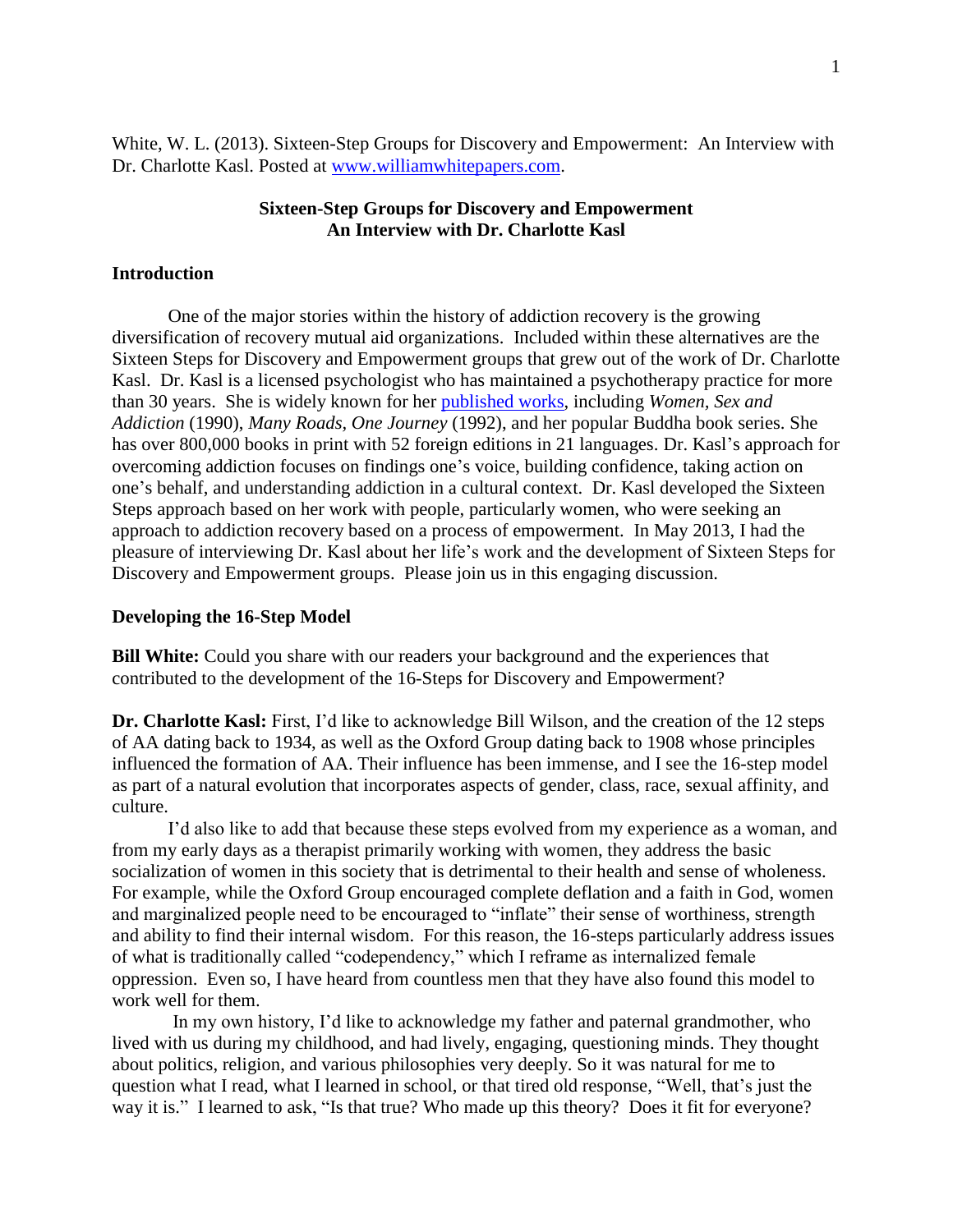Who gets left out?" My dad often talked about Bible stories related to their historical setting, and how they could be seen differently now.

Before I learned about the twelve steps, I had been steeped in feminism, psychology, and sociology. I had a Masters' degree in music and was teaching piano at Ohio University before switching to the counseling program for another career. I took a course on counseling alcoholics, and was taught that the twelve steps of AA were the one and only way to recover. But I had an early experience that challenged that.

I was at a salvage storage right before class, looking for a cupboard and started yakking with a man from the rural Appalachian region. Then I looked at my watch. "Oh, I gotta get to class," I said. He asked, "What class," and I said, "It's on counseling for alcoholism." He responded readily, "I've had that problem." I said, "Really?" and he said, "I quit five years ago, haven't touched a drop since." And I asked, "Did you go to AA?" He said, "Nah, I didn't go there" and then I asked, "What helped you stop?" He said, "Well, my wife was gonna leave. I wrecked my car. I was about to lose my job. My life was a disaster, and I thought, 'if I don't quit, I could die' and that was the end of my drinking."

I rushed back to class excited to impart my new knowledge. I had just met someone who stopped drinking without AA. I was stunned when the teacher got angry and said, "Well, he couldn't really be an alcoholic or if he is, he'll relapse if he doesn't start going to AA." I was taken aback by the strength and hostility of his response. It was my first experience of people being extremely defensive about the twelve-step model.

Our training included taking part in a program for DUI offenders in the Athens, Ohio area in the heart of Appalachia. The offenders had a choice of jail or coming to our weekend program. It was a diverse group—men from rural Ohio, maybe a college vice president or a faculty member, a car salesman or a businessman and maybe one woman, possibly two. Our teacher stressed how much resistance we would encounter.

I also had the experience of my neighbor inviting me to attend an AA meeting with him and his wife. He recounted his story of being arrested 23 times before he sobered up. The AA meeting was the classic, smoke filled church basement with lots of coffee. An attractive woman told her story of abusing alcohol and sobering up. What impressed me was the warmth and sense of community among those who attended. For many, it was the center of their lives. Even so, I still had my questions, especially about the central focus on recounting past drinking histories, sometimes called drunkalogues.

A few years later, I moved to Minneapolis, Minnesota, the heart of new feminist treatment programs, battered women's shelters, and other services for women. I worked in a feminist therapy collective, where most of the women clients had histories of abuse and trauma. Many were in AA or Al-Anon or both. I had a strong reaction to what women included in their moral inventories that are part of the 12 steps. "These women have been abused and battered and they're taking a moral inventory about their abuse and incest." And I thought, "That should be someone else's moral inventory. They need to realize that the shame and pain comes from having been assaulted and abused by another person." And then I started thinking about alcohol problems in the social context of women's conditioning in our hierarchal patriarchal system. I started rewording the steps to fit women who were poor, who'd been abused, and who had little ego strength. I added steps that affirmed their strengths and talents and encouraged them to find their own voice.

I changed the idea of a moral inventory to read "We release guilt and shame and anything that keeps us from loving ourselves or others." It helped neutralize the sense of shame and self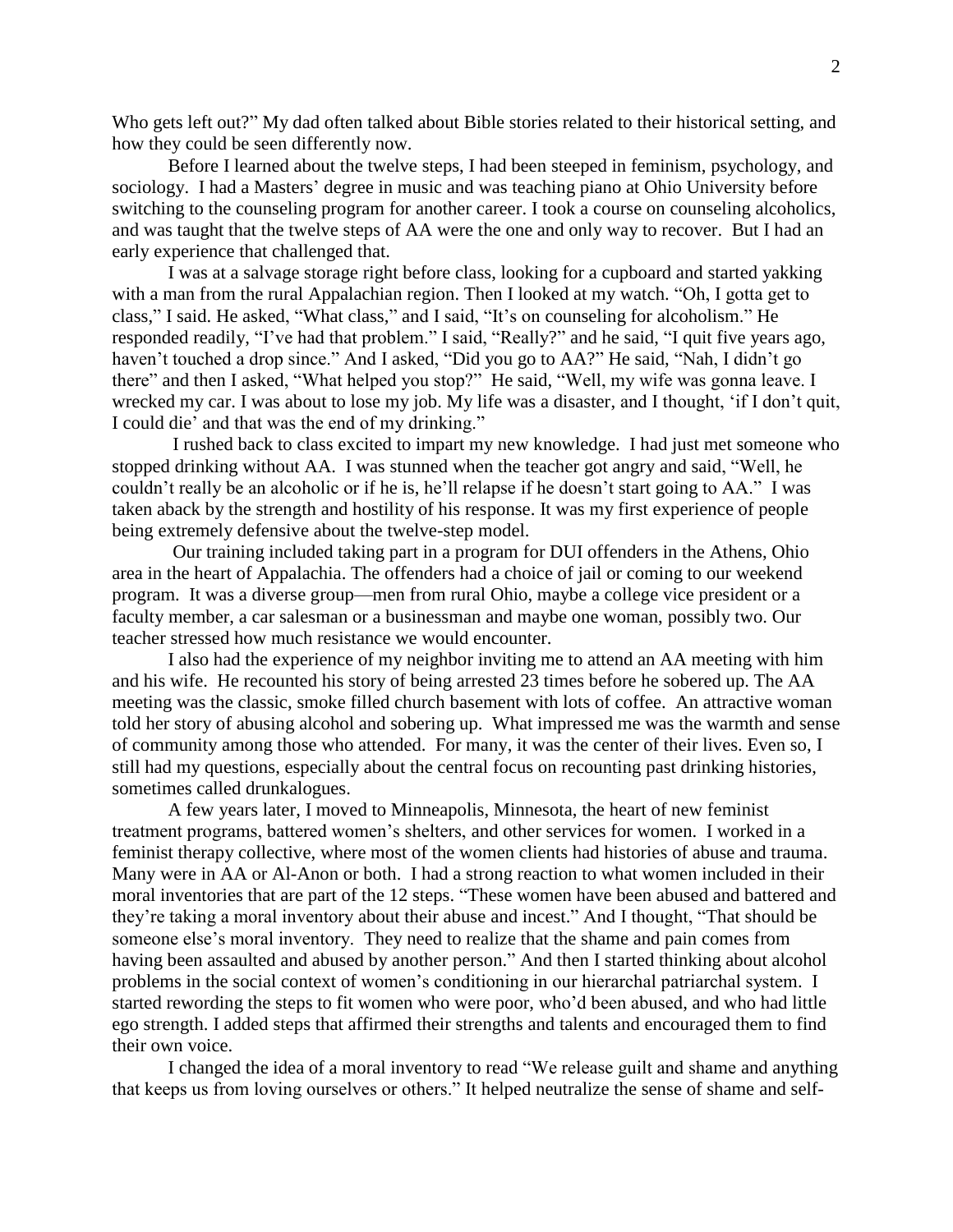blame that oppressed people fall into quite naturally. I also saw women struggling very hard with the image of "turning your will and your life over to God, as you understand *Him*." And I thought, "These women have turned their wills and their lives over to every patriarchal male system there is, including many of the men they've lived with." Eventually, I reworded the step to include turning your will and life over to the Truth as it lives within you. This major shift of focus came from the heart of feminism, humanism, and numerous developmental models and my Quaker affiliation. I continued to rewrite the steps, often showing them to colleagues for feedback, as well as asking women about their experiences in 12-step groups.

Another important experience was in 1990 when a Native American woman who attended a talk I gave invited me to attend the second anniversary of the Blue Bay Healing center in Montana. I was struck by the combination of a Christian service along with a sweat lodge and other Native American rituals that were held throughout the day reflecting their culture and traditions.

**Bill White:** This sounds like a very fertile time and place for questioning and creative thinking.

**Dr. Kasl:** The Twin Cities were at the forefront of recognizing incest, abuse, battering, and their links to addiction. For ten years, I was a member of the Incest Consortium in Minneapolis that met once a month for two or three hours. It was an amazing group of people who worked with perpetrators in prisons, people in treatment programs, abused children, and adult survivors. These people so dedicated to learning about incest, sexual trauma, and abuse were really putting these issues on the map in the late '70s and early '80s. It was almost as if a group consciousness arose that had many of us suggesting that abuse survivors suffer from PTSD similar to veterans. It was through this group and seeing clients that it became clear to me that addictions in general—food, money, sex, and work—have their roots in trauma. Our meetings also reinforced for me how much people who've been traumatized need empowerment. They need to talk about their strengths, interests, and talents. They need to develop a sense of where they want to go with their lives. This didn't mesh with many aspects of the 12-steps.

Feminism and a deepening realization of gender differences continued to influence my work. For example, recognizing that women are routinely blamed for abuse and rape led me to revise another step: *We make a list of people we have harmed AND people who have harmed us, and take steps to clear out negative energy by making amends and sharing our grievances in a respectful way*. I also started hearing stories from women who had been chastised in treatment programs for bringing up incest and abuse: "Give up your resentments," "Don't carry grudges," or "Read the promises" and the women would feel horrible about themselves. I had women come for therapy feeling suicidal after being put down in 12-step meetings for trying to talk about the abuse, incest, and the violence they had endured. One woman had brought up her shame as a lesbian believing that it contributed to her drinking and she was told, "Don't play that lesbian card here." She never went back to a meeting.

I kept thinking, "This is so wrong. You need to be able to talk about what's hurt you." At first, I wasn't challenging the twelve steps so much as just saying, "You have got to have a safe place for people to talk about abuse and pain, a place where their feelings and experiences will be validated." I also spoke with two women ministers who had heard upwards of 500 fifth steps, ("Admitted to God, to ourselves and another human being the exact nature of our wrongs") and they both commented on the length of time they spent—one to three hours— and the huge focus on abuse, sexual trauma, and troubled relationships. This was in sharp contrast to male Ministers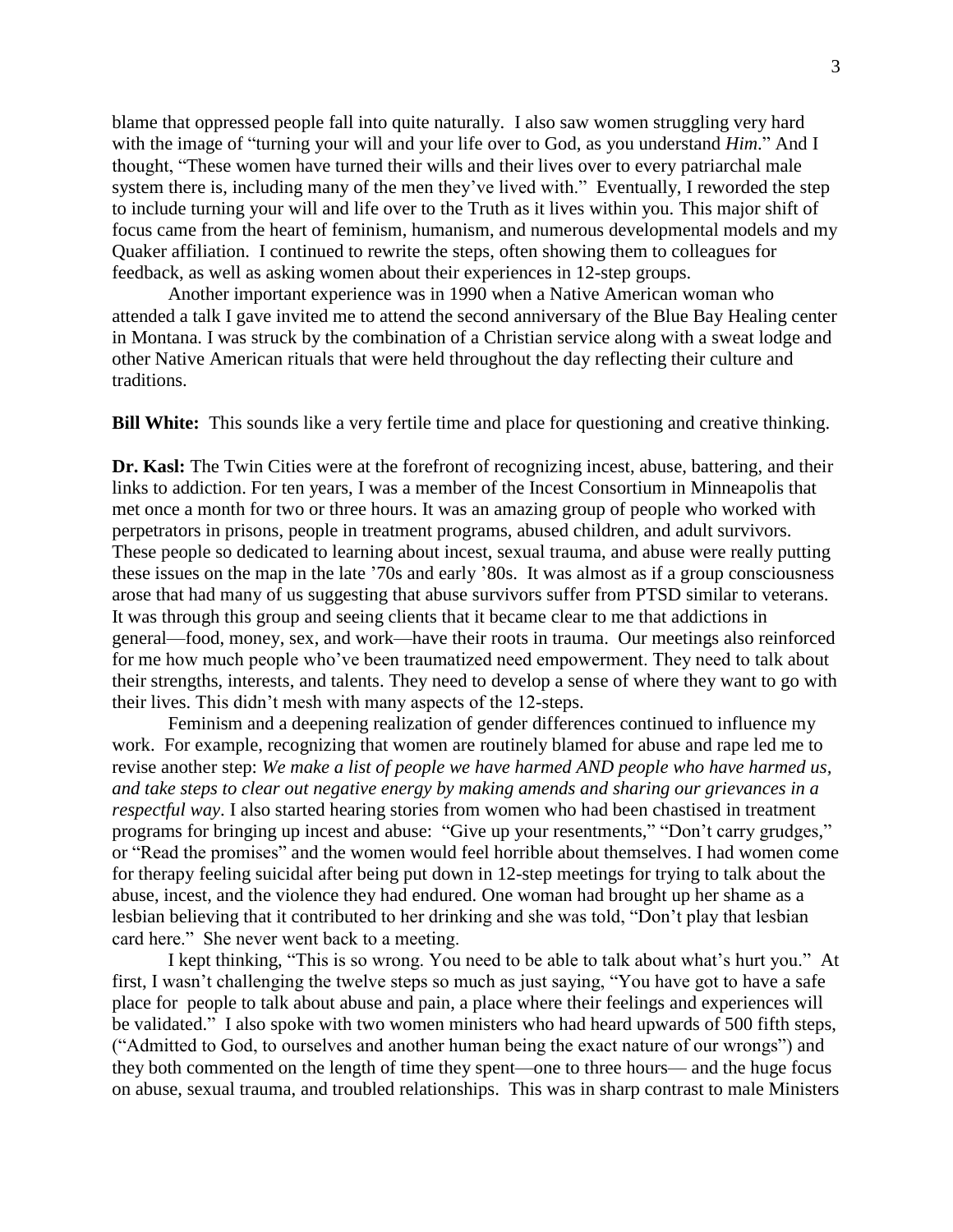I interviewed who spent much less time and did not refer to hearing a lot about sexual abuse. One woman I interviewed had been sexually abused by the minister provided by a treatment program when doing her fifth step. This led me to strongly urge women to take fifth steps with women, and they didn't have to be ministers. One recovery group I interviewed had peer fifth steps where one or two women would be the listening presence for another woman.

During this time, I was invited to give numerous in-service trainings to treatment programs in the Twin Cities on the links between incest, battering, sexual abuse, and addictions. I continually stressed that following treatment, women needed to be referred to therapists who specialize in trauma and abuse. To take away the alcohol without providing help with trauma was often like taking away the one thing that kept them from suicide, depression, and feeling trapped with unbearable pain. I urged programs to have separate groups for women, but there was a lot of resistance, usually from male counselors. One man said, "we've got to have women in the groups to get the guys to talk." Feminist treatment programs, such as Chrysalis in Minneapolis, already had started specific groups to talk about abuse and incest.

As I kept interviewing people, asking questions and refining the steps, it became clear there was great interest in this. I went to National Women Studies and to the national conference by the Association of Women in Psychology and did sessions to talk about twelve steps and the empowerment model. Both times, the room was packed! And again, some women who were in AA had an awfully hard time hearing that anything else could possibly work. This defensiveness struck me as not very healthy—part of maturity is to be open to different ideas, in this case different recovery experiences. Others talked about quitting AA because it didn't fit for them. "It's so wonderful to get to talk about this" one woman said. "I never dared talk about this in a 12-step meeting." Another woman said that in an addiction training program, she said she didn't like the God, he, and all powerlessness stuff and the teacher said, "Look, you stop talking like that. These are the steps. They work. You'll get thrown out of here if you keep questioning like that." And I repeatedly heard stories like this all grounded in fear of questioning.

I heard from lots and lots of people who were very dissatisfied with the twelve step framework as a remedy for all people with alcohol problems. It was also becoming clear that treatment programs needed to address a wide range of addictive substances, not only alcohol. It was also at this time that I met Joan Mathews Larson, who has since written a number of influential books, including *Seven Weeks to Sobriety* and *Depression Free, Naturally*. She was in Chrysalis, a feminist women's program, working with vitamins, natural remedies and nutrition to help women stabilize and heal the physical body in order to feel better and to reduce physical cravings. We became fast friends (and still are), and gave support to each other as women who appeared to be on the fringes of the addiction field, bonded by a passionate desire to see all people heal from these terrible addictions.

**Bill White:** What other communities did you find responding to your revised steps?

**Dr. Kasl:** The first people were counselors in shelters for women who've been battered. They wanted to empower the women they worked with. Another group worked with high school students struggling with troubled families and addictions. A man in the Twin Cities started an Incest Anonymous group and later edited a monthly newsletter for the numerous groups in the area. Several prison programs have adopted the steps along with a women's group for survivors of ritual and profound abuse, and Native American counselors. The woman I mentioned earlier who was told not to play "that Lesbian Card" started a group for lesbians in Vancouver, B.C. as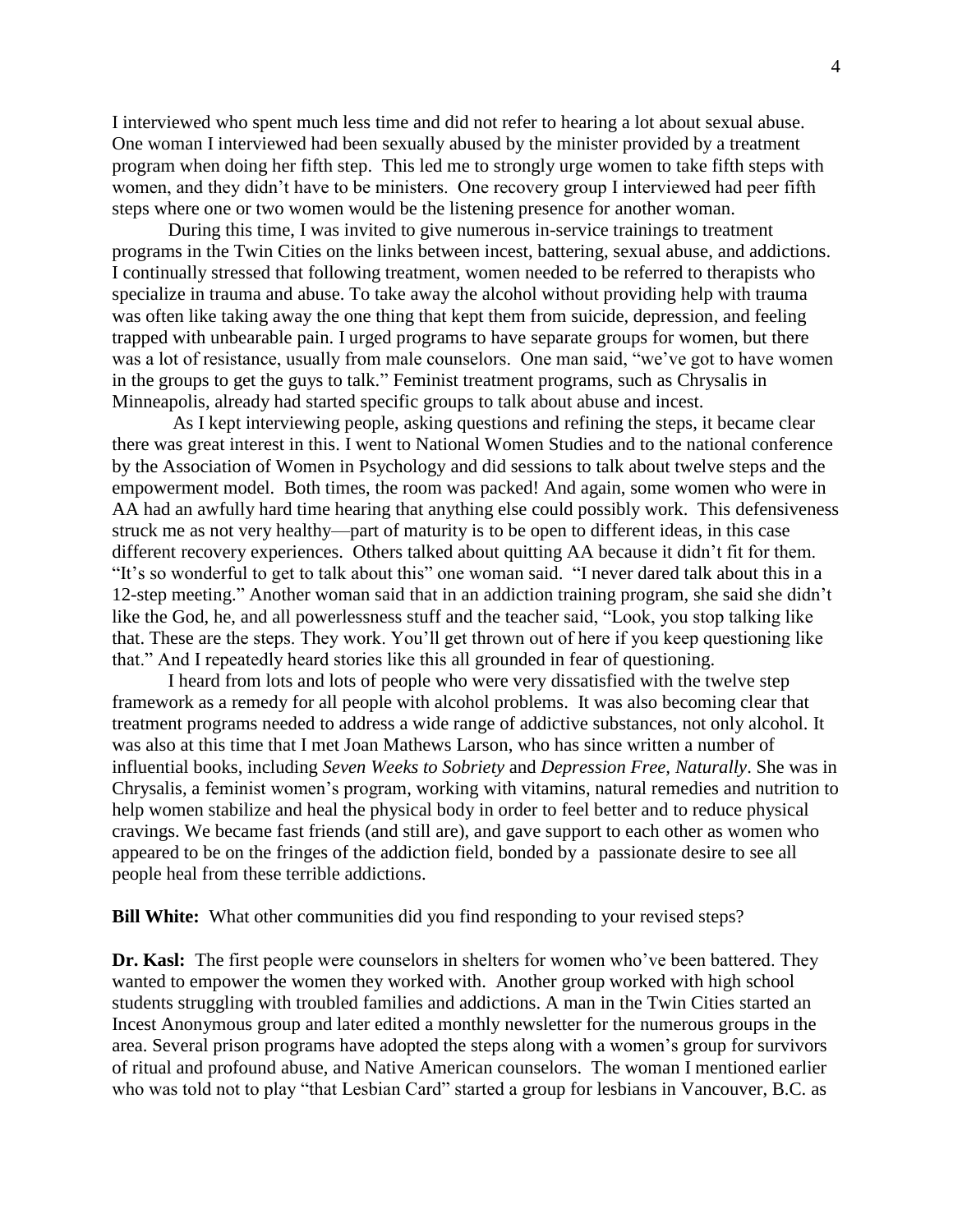soon as she found my book back in 1993 and has been leading them ever since. In general, the people who were most receptive were marginalized and needed to validate their history and the effect it had had on them. Even so, I received letters from men who were also responsive to the different tone of the steps. One led a group for perpetrators of abuse, and he told me that the men appreciated the positive approach.

There were already alternative programs that served minority populations. For example, in Minneapolis, there was a treatment program for lesbian women called Christopher Street. It was packed all the time, and their success rate was extremely high—over 65% as opposed to seven or eight percent at the Hennepin County program—for three major reasons. First, Lesbian women were encouraged to open up the meeting saying, "Hi, I'm Carrie and I'm a l-l-l-llesbian"—to spit it out and be with other lesbians talking about all the shame they carried from society's attitudes toward them. They were urged to "come out" whenever possible in their lives. Second, many women would go directly from drug treatment into their adjoining program for incest and abuse. Third, a woman minister at a local church provided a huge space for a sober coffee house on Friday and Saturday nights where women could dance, have dialogues, community meetings, and celebrations. Approximately 400 women came for a huge New Year's Eve celebration. Sobriety became a community effort and norm.

The same principle was true in the Native American community treatment programs where it was safe for members to talk about the horrible boarding schools, the abuse they had suffered, family violence, poverty, and the destruction of their culture. They had huge sober New Year's Eve gatherings as well. Even though they might use the twelve steps, they instinctively knew the importance of exploring their past. One woman adopted the 16 steps in a treatment program for women on a reservation and called me with excitement to tell me the first "class" had just graduated. I also visited a Maori treatment program in New Zealand where they were teaching members their native language and dances. I repeatedly saw that marginalized people not only need safe places to address the particular issues related to their histories, they need ways to validate their cultural heritage.

Later on, after numerous empowerment groups were formed, I heard over and over again that women were getting over depression. As I looked at the 16 steps in the context of treatment for depression, I thought, "Oh my God, of course!" These are parallel to research on therapy for overcoming depression. The steps are action-oriented, encourage people to explore their thinking patterns, learn self-care, take control of their lives, set goals, expand their creativity and develop supportive relationships. The part I added was to explore yourself in a social context that includes race, class, sexual affinity, and ethnic background. This was very exciting for many people who carried the same background of being an oppressed minority.

**Bill White:** It sounds like you learned a lot through the presentations and workshops you were conducting. What other memories stand out for you during this period?

**Dr. Kasl:** I remember being struck by how fascinated people were with "The Hierarchy Patriarchy Drawing"—a triangular frame with privileged white men on the small space on top, spreading out to the poor, disenfranchised marginalized people next to the polluted rivers and destruction at the bottom. It framed addiction within a political, social, cultural, and patriarchal lens. Some people walked out of the talks at national conferences when I presented this, but others were fascinated. There was often a group of women who circled around me after my talks with enthusiasm, saying "Wow, that was great!" I also took the hierarchy/patriarchy chart into a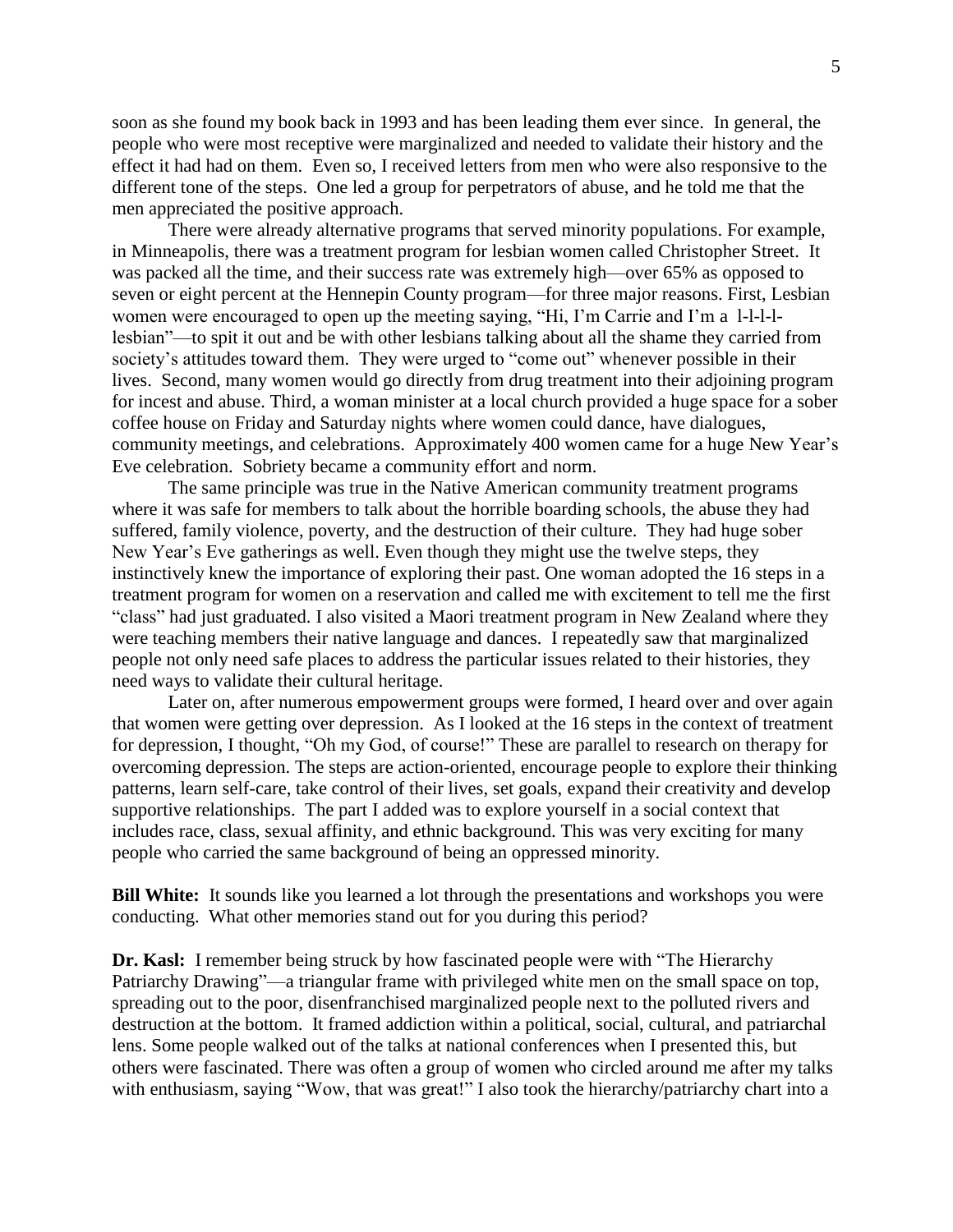federal prison program that had a year long treatment program for drugs and abuse and asked women where they were born on the drawing, and how it had impacted their lives through poverty, neglect and abuse. I also asked how they attempted to move up, which was often connected to their relationships with men. I had their unwavering attention and several said that it released a lot of their shame to explore their lives on the "Hierarchy Chart."

I also took the program to a Homeless Women's Treatment Program/Shelter in Albuquerque. We had talked about the cultural context of addiction and how neglect, poverty, and abuse sow the seeds for addiction. One woman said, "This is just so wonderful! I just always thought, 'I'm just this addict,' but this helps me see there was a reason for this and that I was coping with a lot that led me to want to use to get away from the pain." The realization of using drugs to anesthetize pain or to feel good for a little while made sense to people and gave them a much larger landscape for exploring their lives and a path toward healing. People have found that bigger picture to be very helpful. I have an incredible list of quotes from women who attended a 16-step group following my presentation who nearly always spoke of how helpful it was to realize that their drug use was frequently an attempt to escape from pain.

**Bill White:** You must have also sensed a vacuum of unmet need by the warm responses to your books. Did these responses prime your work on the revised steps?

**Dr. Kasl:** I had already started revising the steps when I was writing my first book, *Women, Sex, and Addiction: A Search for Love and Power*. I could hardly wait to finish and get started on *Many Roads, One Journey*, which was already in the forefront of my mind. What inspired me were the requests I had for the steps when I gave talks, or someone would call me from a woman's shelter and say they had heard I was writing different steps—would I send them. I got 300 responses or more to an article in Common Boundary talking about the steps, and nearly as many after *Ms Magazine* had an article that came out before I had finished the book. You could say the response to *Women, Sex, and Addiction* gave me courage, but primarily I felt an immense need. The more data I got on how many people relapsed, didn't make it through treatment, never got over depression, or who didn't achieve lasting sobriety, the more motivated I became. Here is a typical comment: "I've been going to AA every week two or three times. I went through treatment and I have the promises that you're going to be well but nothing's come true with me and I'm not going back, but what can I do?" And I heard versions of this story over and over and always with a history of trauma and often with a current painful relationship. It was as if people had survived trauma by medicating themselves with drugs, and with the drugs gone, the raw pain emerged, and they were in immense pain. They desperately needed help to process the deeper wounds. All of this told me that an alternative was needed.

In preparation for writing *Many Roads, One Journey*, I distributed questionnaires and interviewed about 200 people, often in groups—both counselors and participants. Some felt offended by the 16-step program. One wrote that "the 12-steps were handed down by God, and no one has a right to change them." I had other responses that reflected an unwavering obedience with no room for critical thinking. Most of the responses, however, expressed excitement about the 16 Steps. "I felt good the minute I read these steps. I want a group that uses them." "These steps give me hope."

#### **The 16-Step Model: Principles and Practices**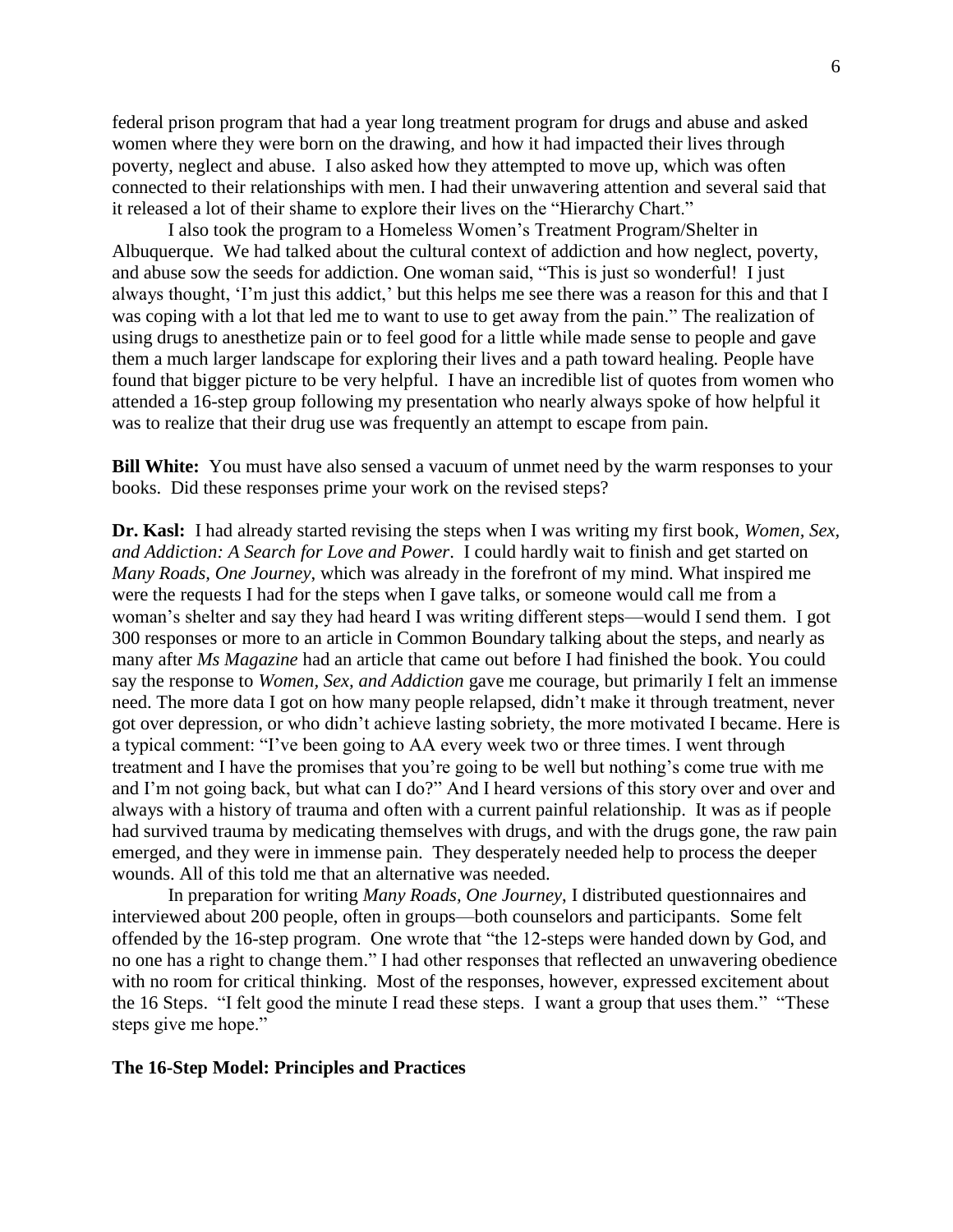**Bill White:** What do you think most distinguishes your Sixteen Steps from other frameworks of recovery?

**Dr. Kasl:** The 16 steps are based on love and empowerment. They also place addiction and trauma in a social context of hierarchy, patriarchy, and understanding internalized oppression. Addictions are seen as a way people try to manage trauma, pain, alienation, and oppression. They provide both an escape and comfort, which, of course eventually become a prison. People are encouraged to talk about their life as a whole in the meetings. You don't necessarily need a different group for every addiction because the focus is on taking charge of your life. People are free to talk about how class, race, homophobia, and culture impact their lives and their addictions. And the solutions offered are flexible and creative. I tell people, "Change the words any way you like" because what's sacred is your healing. Words need to speak from your heart and from your own sense of power. Paulo Freire in *Pedagogy of the Oppressed* wrote that anything that blocks free inquiry is a form of violence. I agree wholeheartedly. To have an open mind, to think, to question and put everything in the context of, "Does it fit for me, does it work for me?"—that's what's important. If you try something and it doesn't work, you need to try something new. This also helps people to be open to developmental changes. For example, it might be important in early recovery/discovery to say to oneself, "I'm an addict." But later on, it might be helpful to say, I have an addiction, yet I am much more than this addiction.

The 16 steps also encourage people to bond in power and joy instead of pain. I noticed in meetings I attended that people got a lot of attention for being in pain and often were ignored or seen as losing their humility for talking about their successes or happiness. I personally had this experience when I said in a group, "I'm feeling good, life is going well and I might not keep attending this group." The room went silent. Someone said that sounded cocky. By contrast, in 16-step groups, people are encouraged to open a meeting by saying what they've done to take care of themselves, or an achievement, however small.

Developmentally, the Twelve Steps rely primarily on an external locus of control follow the steps and believe in an external male God. My interviews and questionnaires revealed that many women secretly reworded them. While I was glad to hear that women were finding their own steps, secrecy implies fear. I spoke with men and women who said they came to distrust the basic beliefs they were taught, namely, that you should bend to the model, do what it says, read their approved literature, attend every week and if you don't, you'll relapse, and if you relapse, you'll die. The truth is that people have relapsed numerous times, and they didn't die. One woman I interviewed said she went through fourteen programs before she got sober because she needed to deal with the incest and sexual addiction that were entwined with her drug use.

The Sixteen Steps are based on love and affirmation of our humanness. The meetings follow an outline, but can also be flexible. For example, the person leading the meeting each week can choose the closing—a reading, a poem, a prayer. The meeting itself becomes a creative, dynamic expression of its members. The content of the steps is to empower people. For example, "We affirm and enjoy our intelligence, strengths, and creativity, remembering not to hide these qualities from ourselves and others." This speaks to people who are one down or two down in the system and have been taught to negate themselves and defer to those with higher status. Some people might say "Well, talking about your strengths, that's ego. You're bragging." But it's not an inflated ego if we believe that our gifts come from our creator. In a sense, developing our talents is one and the same as honoring our Creator. It also means that we develop our talents and strengths so we can contribute to our community.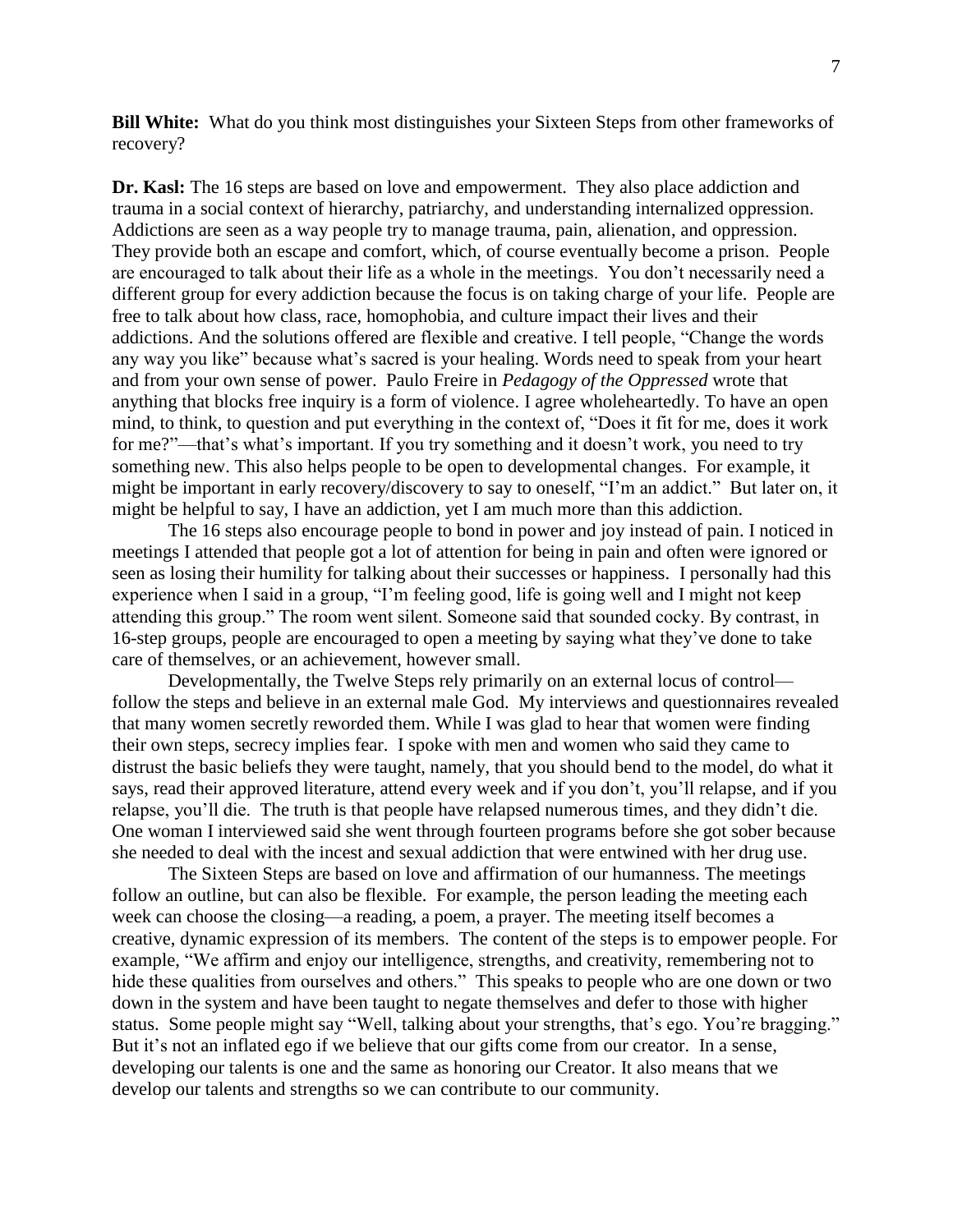One of the Steps that is most popular for women in abusive relationships is, "We learn to trust our reality and daily affirm that we see what we see, we know what we know and we feel what we feel." When you're with someone who's abusive, you're constantly confronted with blame ("It's your fault." "Well, if you'd have been nicer, I wouldn't have hit you." "You're just stupid."). This step gives people boundaries to push back and say to themselves, "I know my reality. I know what I see. I know what I feel. I know what I know." And Step Twelve, another favorite, says, "*We seek out situations, jobs and people who affirm our intelligence, perceptions and self-worth and avoid situations or people who are hurtful, harmful or demeaning to us.*" That step is a declaration that you do not have to stay when someone's harming you. If you were brought up in an abusive home, it might never occur to you that, as an adult, you get to walk away from negative situations, or people who are being demeaning to you. This Step helps liberate people from a belief system that often stems from a traumatic background.

I have two versions of the First Step because my interviews suggested that people needed both of them. One is, "*We affirm we have the power to take charge of our lives and stop being dependent on substances or other people for our self-esteem and security.*" When I did a workshop in a homeless shelter treatment program in Albuquerque, we got into a circle, and I asked the women to make gestures and express, "I have the power to take charge of my life.'" We moved, danced, gave high fives, and the energy in the room was palpable. I mean, my God, it just exploded. Oppressed people need to hear that they have power. A counselor friend of mine took the steps into a prison before they were even published. One of the women wrote to me "*I'm getting better now and I'm going to be okay because I now believe I have the power to have a life. No one before ever told me I had any power. I'd been told I was nothing.*"

The other version came from people I interviewed saying, "I needed to say I'm an addict—to acknowledge that I'm powerless over the addiction." One woman said, "I needed those sharp, jarring words that this addiction will kill me. I am powerless over it. I can't do it. No." So I put them both in. And that's the point—make the steps your own. Healing is what's sacred, not the words you use to get there.

**Bill White:** How did addiction treatment programs respond to your early presentations of the revised Steps?

**Dr. Kasl:** Traditional programs were not interested; however, individual counselors were a different story. Before the book was published, I was invited to give a talk on codependency at the Golden Valley Treatment Program. I wanted to model what it meant to be open about my beliefs because that's part of the antidote to "codependency" (which I call internalized oppression syndrome). I said, "I have been rewording the twelve steps so they fit for me and I'd like to read some of them to you." The room went dead silent and then a lot of people picked up their pens and while I was reading, people would say, "Would you say that again, say that again." I had 62 requests for copies of those steps and I thought, "Wow, I've stepped on a nerve here." It's huge. People who worked with teenagers, people who worked in shelters, all kinds of different counselors, wanted to see these different steps because something just rang true about them.

I also recall doing an in-service at Hazelden on incest and abuse as they relate to addiction. Sometime later, I got a letter from a counselor, who wrote, "You can't believe how hostile people are to this model." She had been smuggling in *Many Roads, One Journey* for several women she was counseling because they couldn't relate to the twelve steps. What is that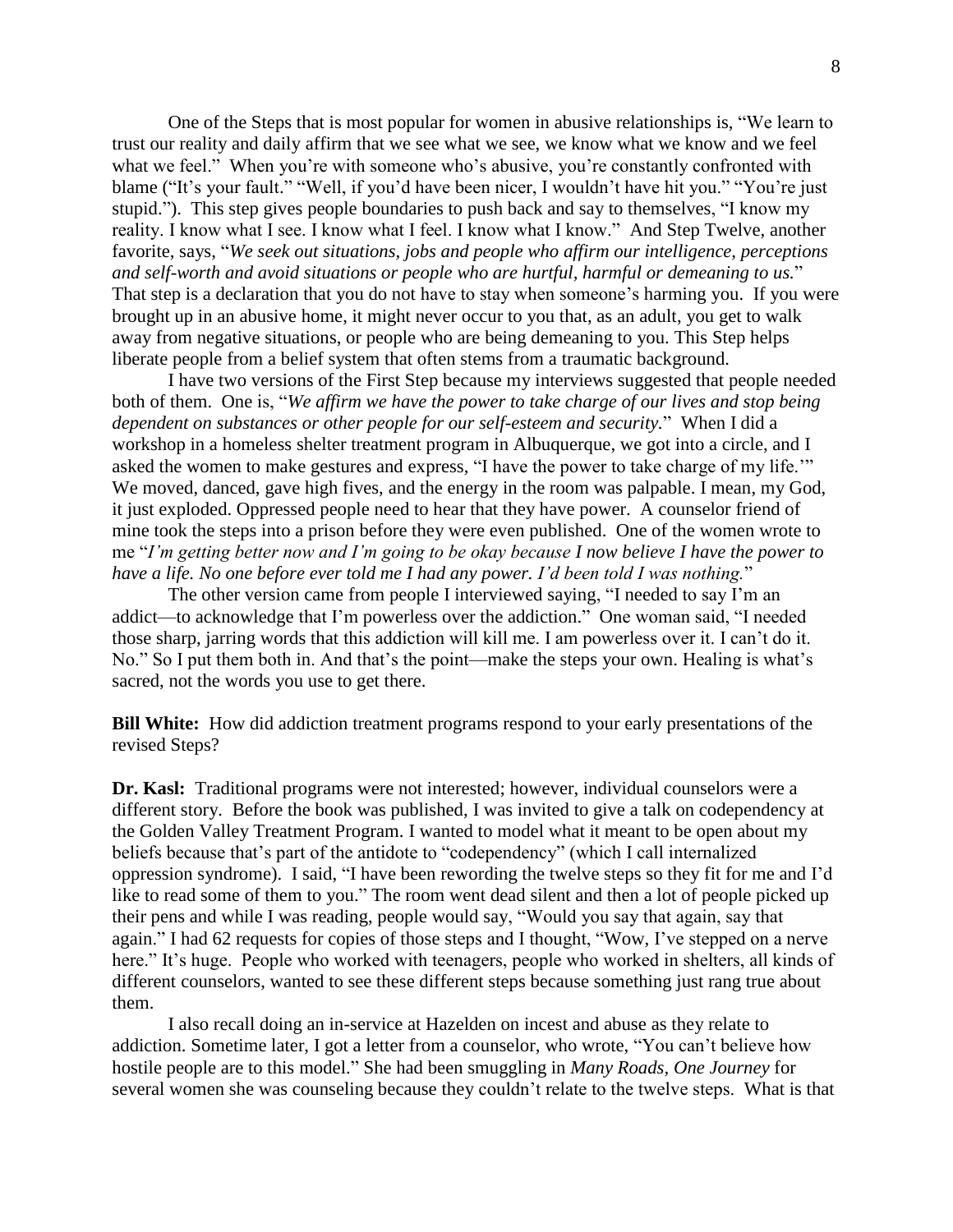fear all about? It went through my mind that if a program is confident in its efficacy, it wouldn't be necessary for a counselor to have to smuggle information in for her clients. I repeatedly saw how rigid and afraid people were of questioning the ideology of the 12-steps, and considering that they might not have a corner on truth. There was a very short time when *Many Roads, One Journey* was carried in the Hazelden bookstore, but after a month or two, it was taken out. The counselor wrote me several times expressing how frustrated she was by not having the freedom to speak openly and address the needs she was seeing. That's the problem when people buy into an ideology: they cease reflecting, questioning, being open to other's ideas or even evaluating the outcome of their programs. A friend of mine entering treatment in 1995 was told that "Only one in 15 of you will remain sober." That alone should lead the organization to ask "Why? Why do so few people remain sober? What are we missing?" I remember thinking, "I wouldn't plunk down \$30,000 for a surgery that has a one in 15 chance of working." Most of all, we need to move from the ideology of 12-step programs to help people learn to trust themselves. WE need to ask, "What do you think?" "What do you feel?" "What works for you?" and to suggest "try it, observe your experience, listen as deeply as you can to yourself—ultimately you are the expert on yourself."

**Bill White:** When did the first groups begin that specifically used the Sixteen Steps?

**Dr. Kasl:** Groups formed shortly after the publication of *Many Roads, One Journey*, which introduced the empowerment model. Cynthia Breitenbach of Topeka, Kansas was one of the first to start using them in her treatment program in 1992 or '93. We had a ceremony when they hung the first copy of a large 16-step poster. A man in St. Paul, Minnesota used them for an Incest Anonymous group and coordinated a newsletter and a monthly meeting for the six groups that got started in the Twin Cities. Sandra Klippel in Madison, Wisconsin started four groups she would like me to mention her name. And there was the woman I mentioned earlier who was told in her AA group, "Don't play that lesbian card here" who started a lesbian group. Native Americans were drawn to the steps, and there was an HIV group that used the 16 steps. A few years later, there were as many as seven groups going simultaneously in Vancouver, BC.

Late in the 1990s, we started receiving orders for up to 100 workbooks at a time from Cascade Services in Charlotte, North Carolina. It turned out they were using the 16-step model in their program in conjunction with the 12-steps. They have since expanded their use to three programs.

From 2002 to 2010, Kim Carpenter of Omaha, Nebraska received state grants to start groups. She brought me in twice to give workshops. In 2003, Linda Baechle, director of a huge shelter and treatment program in South Bend, Indiana, contacted me. She wasn't familiar with the twelve steps, but she was a feminist, and highly skilled at running a program. She looked at the twelve steps and said, "Why are we having women say these things? These are women off the streets who've been in poverty, who've all been abused." She said, "We don't say women are powerless in the abuse program. We focus on their strengths. Why are we saying them in our addiction program?" She found my steps on the internet and called to ask if they could use them. She didn't know how radical she was being. It just made sense to her. They obtained funds to bring me out twice to do workshops, and help them adopt the Sixteen Steps. Within a year, they had a 500 percent increase of women staying in aftercare. Counselors often told me that the groups were a pleasure to run—the focus on taking action, encouraging creativity and helping women find their voices and learn to trust themselves helped them make immense progress in a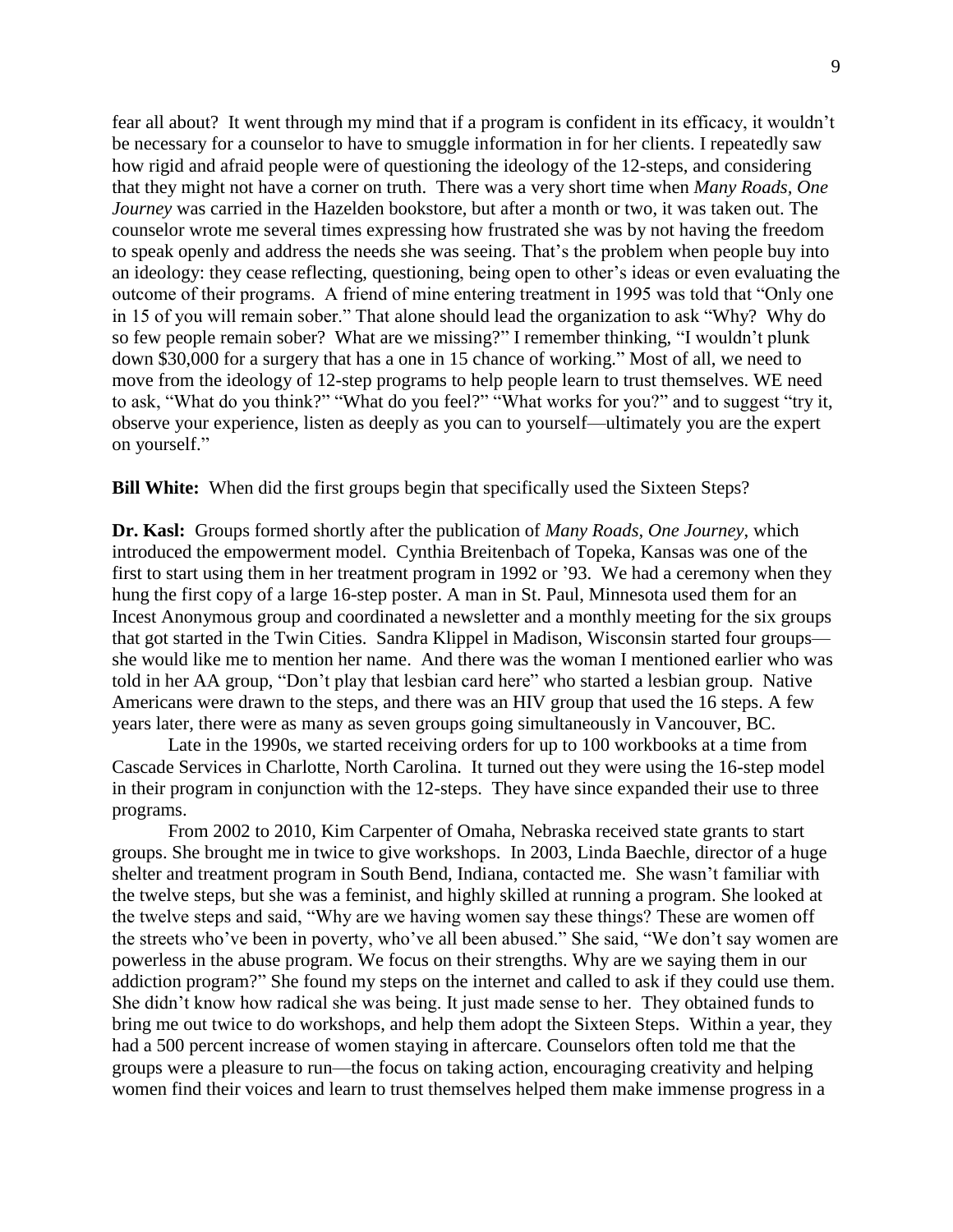short time. I recently got a letter from a woman in Brussels, Belgium, where they've started a group. I've also heard there are groups in England and Scotland.

**Bill White:** So it would be very difficult to say how many Sixteen Steps groups there are right now.

**Dr. Kasl:** Yes, it would. The biggest problem with 16-step groups is getting publicity, having people know about them and having a central organization. The problem with proliferating the groups is that there would often be an activist who spearheaded one or more groups, but if they didn't continue in that role, things would fizzle. There were over 300 groups in the first three years, primarily in the United States. More recently there have been numerous groups in British Columbia, Canada, primarily in treatment programs and in shelters. I was an invited speaker in Vancouver at their annual area-wide conference for counselors who work in shelters. I said to the woman who had organized the conference, "Wow, you have a huge number of people coming." She said, "Yes they're all using your model." And I said, "Are you kidding?" I had no idea.

I don't know who's using the model other than the groups listed on my website, and that's a total weakness on my part. I created the 16 Steps out of a personal need and as someone who was passionate about addressing the needs of people for whom the 12 steps didn't work. Once I had created the model, while I did numerous workshops and talks on the subject, I moved on to the next thing in my life. Other people who've created models start organizations, have newsletters, and write more books.

I'm ready now to get back to helping proliferate this model. I need funds to help distribute information and have a stronger central organization. One project I completed was to bring eight women together, mostly from Canada, for a synthesis conference in 2006. We made a DVD about our experiences leading and being in 16-step groups. A good friend put up the funds to get it edited and it's a powerful statement about the effectiveness of the groups. My hope is to get funded to distribute information about the 16-step empowerment approach to hundreds of people running shelters, Y-programs, women's programs, prison programs, Native American groups, and others. I need to write articles as well. I also want to research these groups for alleviating depression. The evidence is compelling from extensive interviews I've done. I missed out on getting more videos from existing groups. There were a lot of things I would have liked to do, but didn't.

I would add that there are also different ways the steps are used. I didn't put any rules around the way they are used. If a therapist called and wanted to use the steps in a therapy group," I would readily agree. I mean, why not. If you're running a therapy group and you're a professional psychologist or psychotherapist or social worker and you want to incorporate these steps, that's fine. At our synthesis conference, we talked about putting together some guidelines for using the steps and we need to open up that discussion, although I don't want to hinder people from using the steps in any way that is helpful.

**Bill White:** Have you found that many members of Sixteen Step groups also attend 12-Step or other recovery support groups?

**Dr. Kasl:** Yes, actually quite often. I encourage this because there aren't a lot of Sixteen Step groups available. People can use the 16 steps to internalize concepts of empowerment, and still benefit from the fellowship and support of a 12-step group. *Again, it's up to each individual to*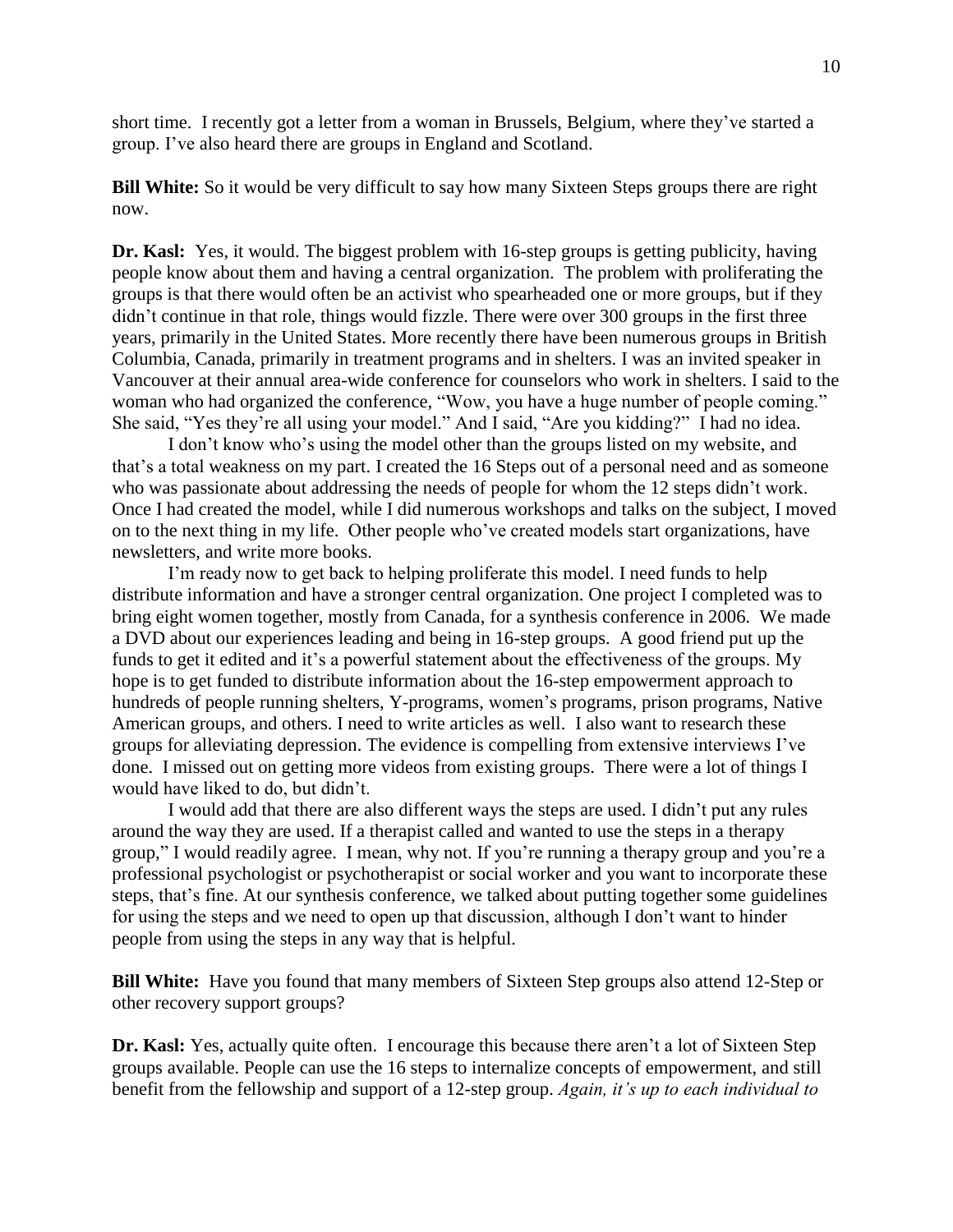*find what works for them*. Several women described a transition period where they attended both AA meetings and Sixteen Step groups and eventually transitioned to the latter. There were often deeply rooted fears about leaving the 12-step program. I've also heard from people who found a colleague or friend to go through the steps together and do the exercises. Some have found a sponsor in 12-step groups who would actually do the steps with them while others have done them on their own. A woman's NA group in the Twin Cities adopted the 16 steps, but they were "reported" to the central NA organization and were told they couldn't do that. It was devastating to many of the women who wanted to be part of the larger organization but found the 16 steps far more helpful. I can understand both sides of the story, but it leads me to say: **Let's work together.** I would love to have a forum for people representing different models and approaches talking together with an open mind. A lot has changed since I wrote *Many Roads, One Journey: Moving Beyond the 12 Steps*, but a lot has also stayed the same. We need to have a forum for people working in neurobiology, psychology, different approaches for various drugs such as the Matrix program for methamphetamines, and countless others. I would like to see treatment programs put on a wall the steps or information on Women for Sobriety, Secular Sobriety, Life Ring, the 16 steps, Health Recovery in Minneapolis that focuses on healing the physical body, SMART recovery, and countless others. We also need to address our social system that has resulted in more poverty, more homeless adults and children, more incarceration and is just beginning to address the needs of many people for health care. It is also a system that does little to adequately fund programs to prevent incest, sexual abuse, food insecurity, physical abuse, and rape, and help people get much needed help to recover from such trauma. Addictions grow out of trauma, neglect, and alienation and we as a community need to be in this together to address these roots of addiction.

## **Sixteen Step Resources**

**Bill White:** Is there literature you would recommend for those readers who are interested in using the Sixteen Step model?

**Dr. Kasl:** There is *Many Roads, One Journey: Moving Beyond the 12 Steps,* that came out in 1992. It incorporates a cultural discussion of addiction and recovery including a critique of the concept of codependency. I discuss all the recovery programs that were being used at the time, and outline my empowerment model. I also published a workbook in 1995 with exercises for every step, and quotes from women who have worked the steps. It has results from the survey I conducted in 1994 to find out how the Steps were being used. It's called *Healing from Trauma and Addiction with Love, Strength, and Power*. The latest version has additional information on the links between trauma and addiction and how this model addresses both. The workbook can be ordered through my website, charlottekasl.com. I also have two DVDs: one is from a lecture I gave in 1993 in California where I go through the steps, and the other is *Women Tell their Stories,* made in 2006.

**Bill White:** What is your vision for the future of Sixteen Step Groups for Discovery and Empowerment?

**Dr. Kasl:** Well, my next step is to start working with my new advisory group to guide this future. We need to explore how this work can continue if I should die. We need to make much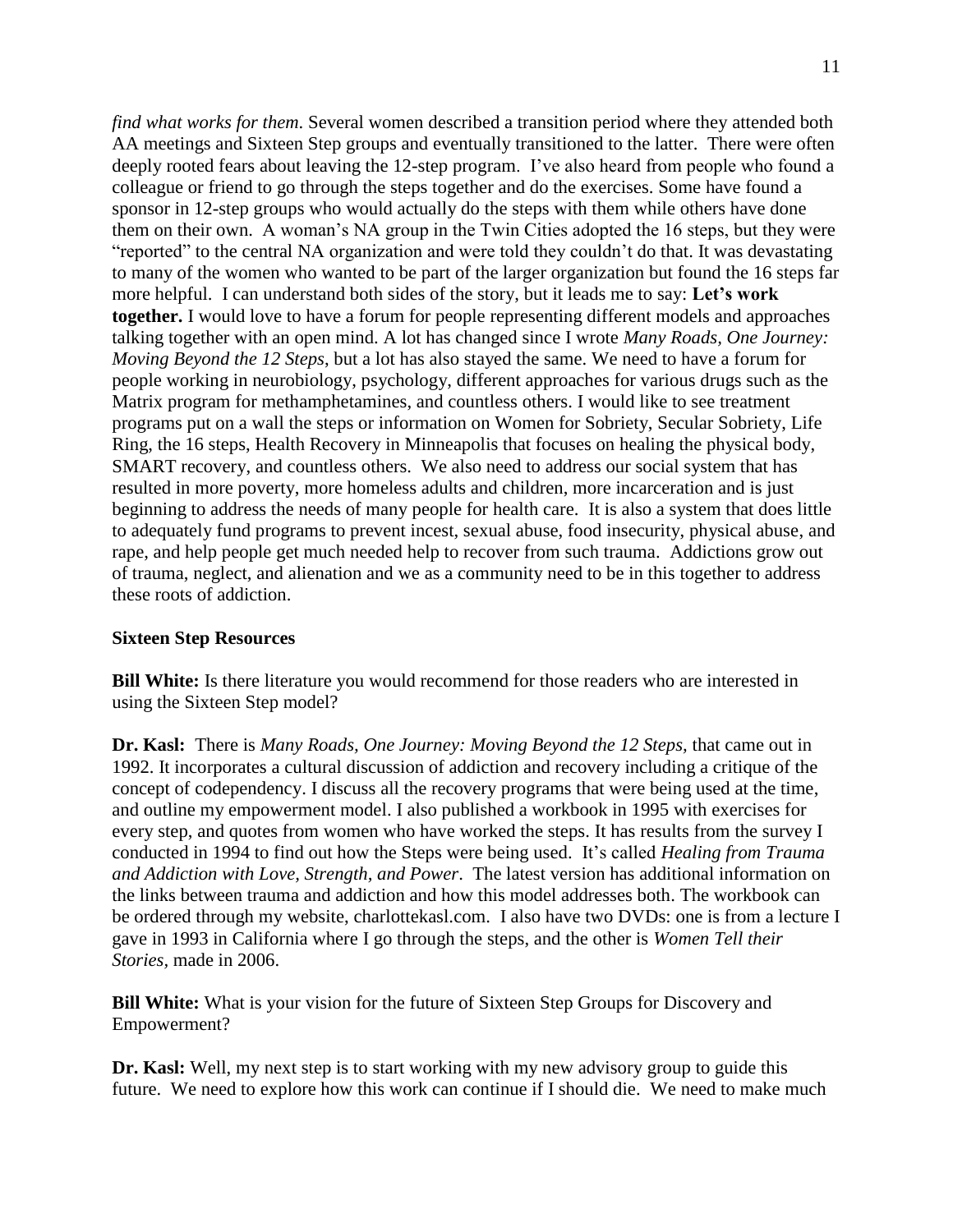better use of the internet, and have a central person to keep a website and ensure that the workbook remains accessible. I want to get a fifteen-minute version of the DVD *Women Tell their Stories* available for wide distribution. I would love to get donations or get under the wing of a 501(c)3 and obtain grant money to distribute these materials to hundreds of agencies that work in addiction treatment programs, shelters, and prisons. I still need to get out to more conferences to introduce these ideas and how they have evolved. I've been through quite a bit of illness the last few years so I feel like now I am ready to mobilize for the next couple of years. I'm spurred on when I get a letter from someone saying, "Oh, my God. This was so helpful. I couldn't stay sober before and now I can." I also get quite a few requests for people in prison and I often send them the workbook. I need to find a way to get help. I'm better at creating a model than distributing it.

**Bill White:** Dr. Kasl, thank you for taking this time to share the story of the evolution of 16- Steps for Discovery and Empowerment.

**Acknowledgement:** Support for this interview series is provided by the Great Lakes Addiction Technology Transfer Center (ATTC) through a cooperative agreement from the Substance Abuse and Mental Health Services Administration's (SAMHSA) Center for Substance Abuse Treatment (CSAT). The opinions expressed herein are the view of the authors and do not reflect the official position of the Department of Health and Human Services (DHHS), SAMHSA, or CSAT.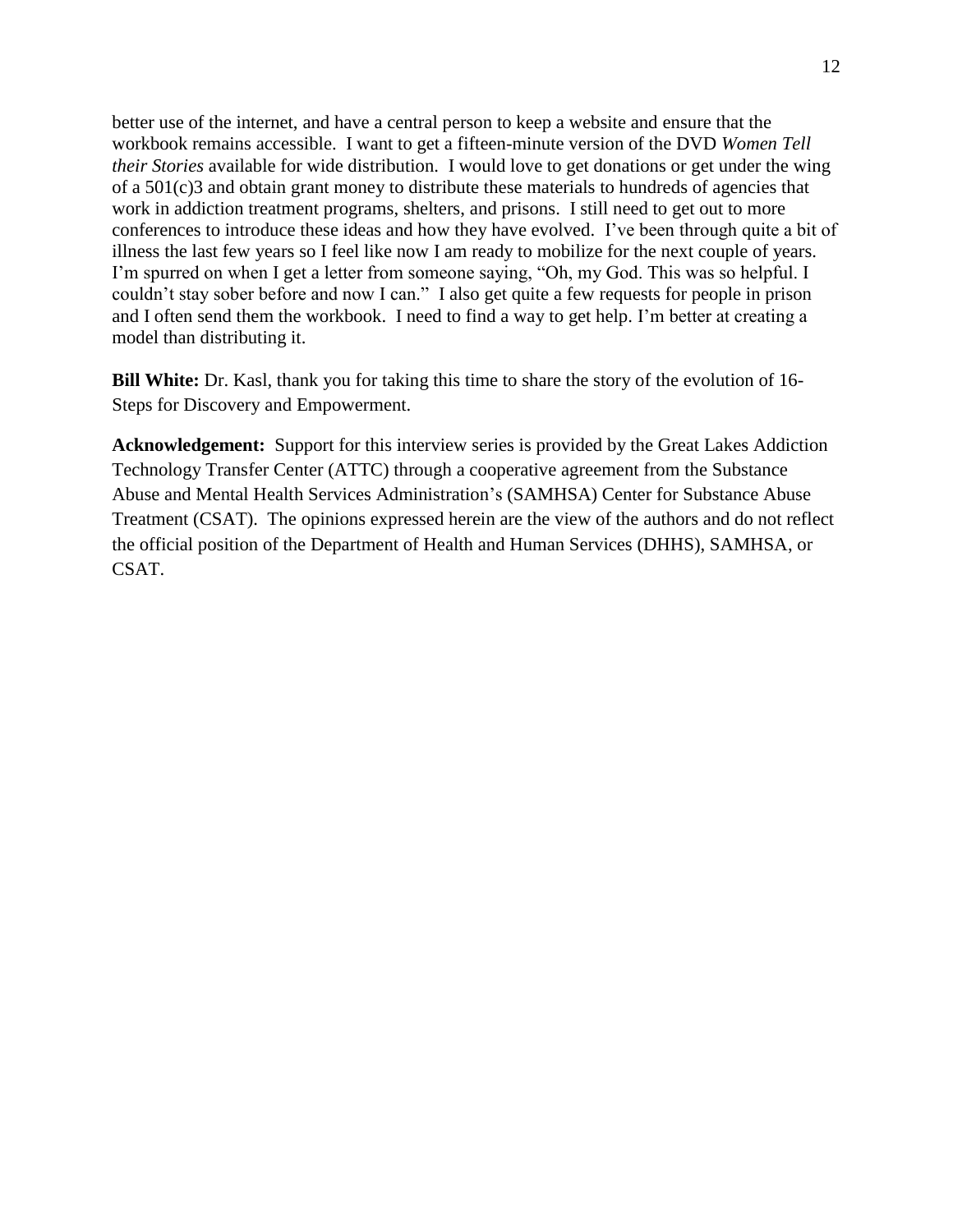#### **Appendix**

# **SIXTEEN ANNOTATED STEPS FOR DISCOVERY AND EMPOWERMENT.**

Charlotte Sophia Kasl Ph.D.

I put the 16 steps in the present tense because empowerment is a circle or a spiral without end and we are all in it together. I encourage people to re-word them in any way that feels right for them.

- 1. A) **We affirm we have the power to take charge of our lives and stop being dependent on substances or other people for our self esteem and security.** When people lack a sense of self they need to affirm that they do have the power to take charge of their lives even in the face of a life-threatening addiction.
- 1. B) Alternative: **We admit we were of control with/powerless over \_\_\_\_\_\_\_\_\_ yet have the power to take charge of our lives and stop being dependent on substances or other people for our self-esteem and security.** Many people said that admitting/acknowledging powerlessness was extremely important. So the first part of the step acknowledges powerlessness over a substance or person and the second part affirms one's potential for inner power.
- **2. We come to believe that (choose what fits) God/The Goddess/Universe/Great Spirit/Higher Power awakens the healing wisdom within us when we open ourselves to that power.** This step affirms that a sacred spirit or life force energy is within us and around us. We tap into the power of the universe, draw it in and use it to awaken our inner capacity for healing. We are not separated isolated beings, we are part of One Energy, connected to the vast universe.
- 3. **We make a decision to find our authentic selves and trust in the healing power of the truth**. Instead of adopting society's unauthentic stereotypes, this step encourages us to reach deep inside ourselves and ask : What do I feel? What is my experience? What feels right for me? What are my dreams, and strengths? Experiencing the healing power of the truth is about minute to minute awareness of what is going on in the present moment both around us and within ourselves. It's about getting beyond our conditioning—the shoulds, critics, guilt, and fear mongers-- finding our voice, and developing our values based on observation and experience. It's about developing an internal locus of control. We learn to say Yes, No, and Maybe without justifying ourselves, being gripped by guilt, or having undue worry about other people's reactions. It is the foundation for deeply connected human relationships. Living close to the bones of truth is what creates intimacy, trust, feelings of connection, and a quiet mind.
- 4. **We examine our beliefs, addictions, and dependent behavior in the context of living in a hierarchal, patriarchal culture.** We ask, what are the social factors and negative stereotypes that fuel my addiction or make it difficult to heal? How have poverty, alienation, childhood abuse and trauma set the stage for my feelings of desperation, loneliness, fear and hopelessness. How can I see myself and my behavior in the broader perspective so I gain the knowledge to stop shaming and blaming myself . . . yet take responsibility for healing?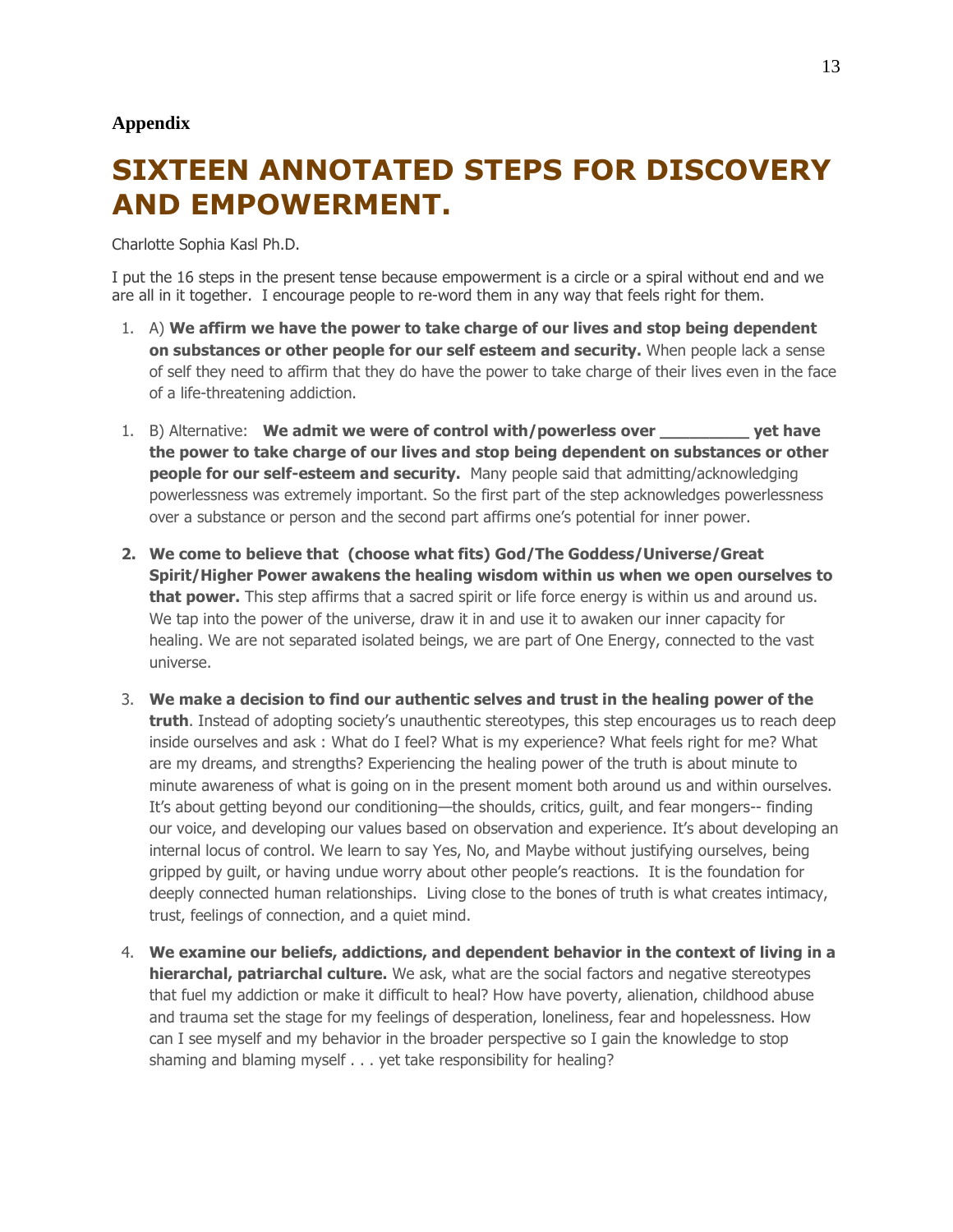- 5. **We share with another person and the Universe all the things inside of us for which we feel shame and quilt.** No matter what the source, when shame and quilt are left unacknowledged, they are like toxic energy poisoning our system. Secrets shared become sacred truths. This can be a focused step where we talk about our past, but it is also a long term process of recognizing when we are bound by shame and guilt and how it contributes to being defensive, afraid, angry, reactive and possibly violent.
- 6. **We affirm and enjoy our strengths, talents, and creativity. We do not hide these attributes from ourselves and others.** If our talents come from our creator, then to celebrate them is to celebrate creation. Humility is about accepting our gifts, enjoying them without arrogance and using them in the service of humanity. It doesn't mean we are better or worse than someone, it simply means we celebrate our lives. We learn to recognize our deep seated tendency to question our observations and ideas and to defer to people of higher privilege/status/rank so as not to threaten them, be excluded or incur their wrath. While we don't step aside from our intelligence, passion and strength we also learn to be wise and self protective in advancing our ideas
- **7. We become willing to let go of guilt, shame and any behavior that keeps us from loving ourselves and others.** By releasing shame, quilt, we feel less burdened and alone. We become less judgmental of ourselves and others and come to realize that we are all perfectly imperfect. As humans we all make mistakes. We can all be rude, insensitive, sneaky, mean, or hurtful to others and ourselves. It's a matter of becoming conscious. The underlying constant is that we are children of the Creator, sacred because we are **alive.**
- 8. **We make a list of people we have harmed and people who have harmed us, and take steps to clear out negative feelings by making amends and sharing our grievances in a respectful way.** This step helps us repair relationships and become free of negative connections to people. It is important that we take responsibility for what we have done to harm others, and also realize how we have been harmed by others. It's about seeing the whole picture, which is about living in the truth.
- 9. **We express love and gratitude to others, and increasingly appreciate the wonder of life and the blessings we do have.** Bonding through gratitude and love is the highest vibration of energy we can create. If love is God, then showing our love makes the presence of the spirit come alive in us and around us. Thus expressing gratitude to people is a form of prayer that blesses both the giver and receiver. The same is true when we remember our blessings and notice the beauty and wonder around us. While we also see the pain and suffering within us and around us, we learn to get out of it's shadow through kindness and gratitude.
- 10. **We continue to trust our reality and daily affirm that we see what we see, we know**  what we know and we feel what we feel. To trust our own perceptions is the antidote to internalized oppression which trained us to see ourselves through the eyes of those who hurt us or want to confine us to our limited roles. With this step, we build a healthy ego and develop self trust. In a survey of people using the 16 steps, steps 10 and 12 were most often seen as crucial to leaving a harmful relationship, and to stop believing the manipulations and lies other use to keep us afraid, dependent, and willing to put up with hurtful behavior.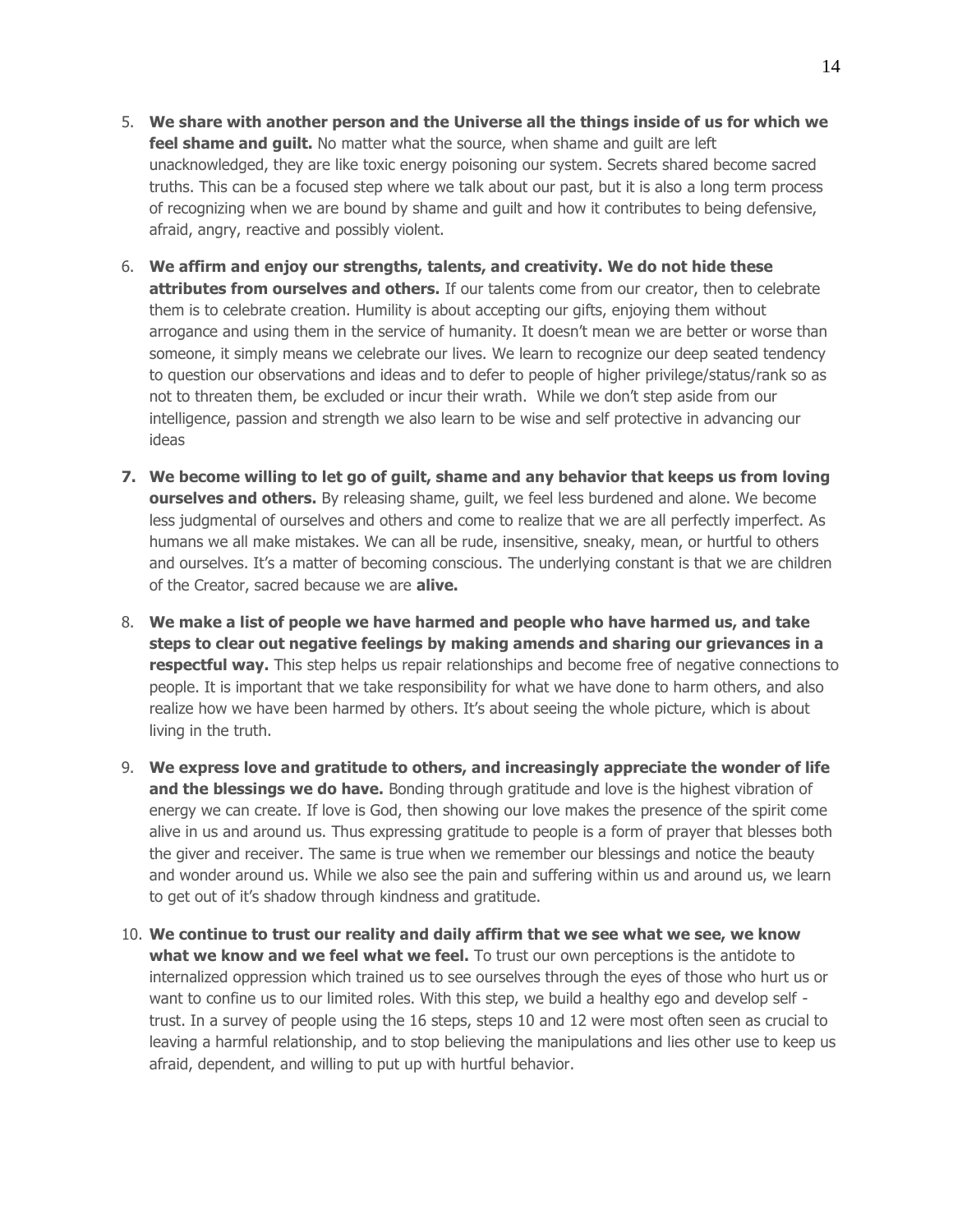- **11. We promptly acknowledge mistakes and make amends when appropriate, but we do not say we are sorry for things we have not done and we do not cover up, analyze or take responsibility for the shortcomings of others.** This is sometimes called the antidepression step. Women and marginalized people tend to take the blame and apologize for things they have not done. People often feel responsible for other people's welfare and happiness and deplete their energy analyzing or covering up for friends and partners. We can never figure out why someone else acts a certain way. It's all speculation that keeps us from exploring our own feelings and motivation. This step encourages us to learn the basics of boundaries—I take responsibility for my problems and let you struggle with yours. We can learn to be helpful without getting absorbed into another person's reality.
- **12. We seek out situations, jobs, and people who affirm our intelligence, perceptions, and self-worth and avoid situations or people who are hurtful, harmful, or demeaning to us.** This step encourages people to notice how their energy levels and self-esteem fluctuate based on who they are with, what they are doing, and what they are thinking. It helps us assess what is draining our energy, and what is lifting us up. This is crucial to healing because we need to gravitate to all that is helpful, energizing and supportive both within our relationships and in our own behavior. It might mean learning to say "I need to go now, "to someone who is repeatedly complaining about the same old situation and not doing anything about it. We need to value our energy and treat it with care.
- 13. **We take steps to heal our physical bodies, organize our lives, reduce stress, and have fun.** Many people do not realize the connections between cravings, lethargy, depression and a physical body that is out of balance–a common symptom of addiction. Common physical problems people have are adrenal fatigue, candida albicans, and food sensitivities. It's hard to stay sober when we feel lousy or have intense cravings. Simple pleasures, keeping life organized, connecting with friends and laughter all spark our energy and help us have the energy to heal. It is incredibly important that we bond in joy, power and delight instead of suffering.
- 14. **We seek to find our inward calling, and develop the will and wisdom to follow it**. First we listen to the guidance within, then develop the courage to follow it. Some people feel clear guidance as to what they want to do in life, and for others it seems vague and out of reach. Part of finding one's calling is to take part in numerous activities, read, talk with others, have vocational counseling. What everyone can focus on is bringing their values and life style together as much as possible.
- 15. **We accept the ups and downs of life as natural events that can be used as lessons for our growth.** Life has its ups and downs--you win some and you lose some and that's natural. It's important not to pathologize life by becoming self absorbed, intense and upset about small mood changes, problems at work, or difficulties with family members or We need to be able to shift our perspective, to see the bigger picture—the vast scope of life and the wonder of the universe.. Conversely, when there is a serious problem we need to address it. It's a matter of balance. Our dramas matter, but in the cosmic scheme of things, they're not serious– they come and go. Self absorption and worry keep our vision narrow and block out joy, wonder, and contentment. My subtitle for this step is, Lighten up, It matters but it's not serious.
- 16. **We grow in awareness that we are interrelated with all living things, and we contribute to restoring peace and balance on the planet.** In speaking of Creation theology, Matthew Fox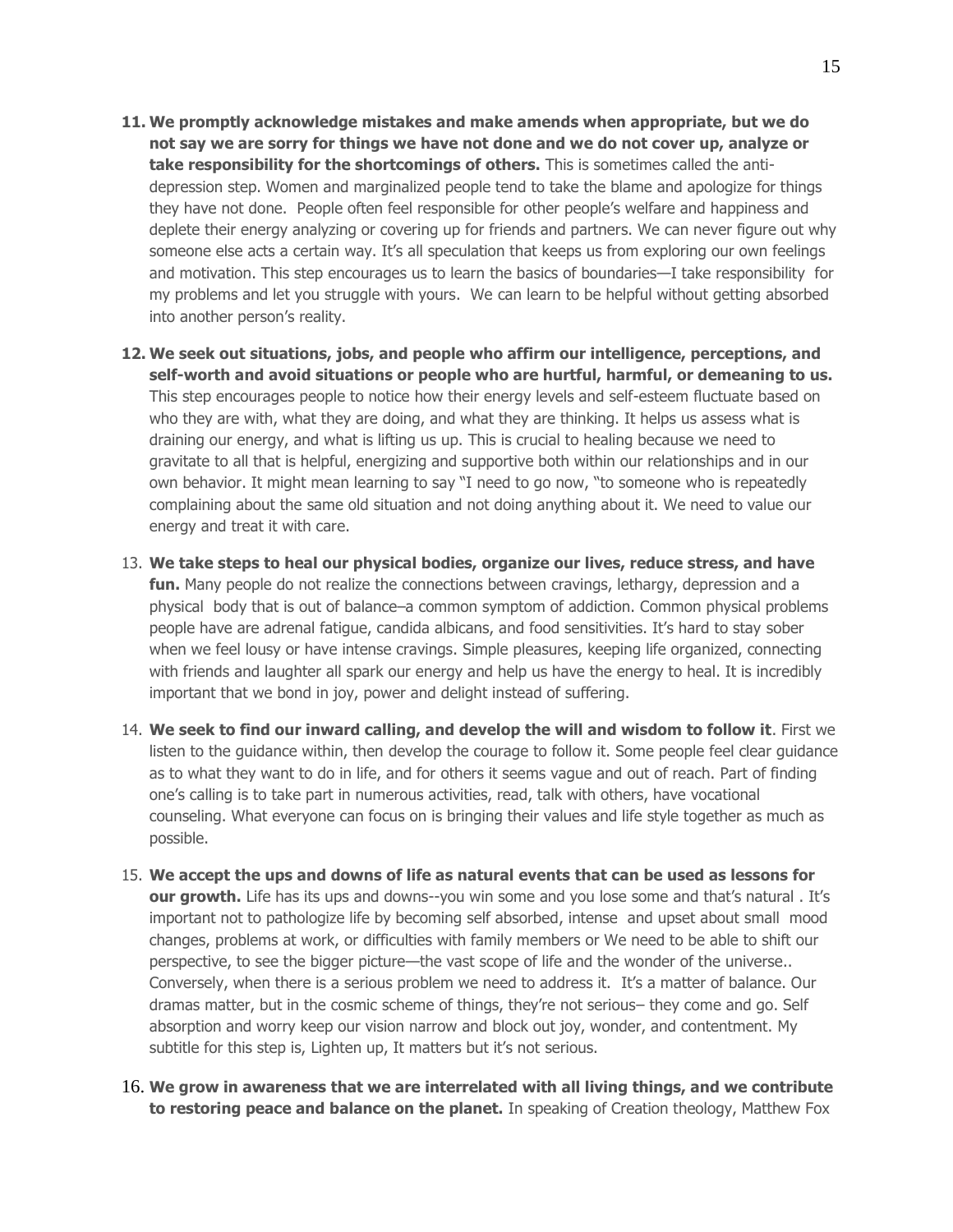says, "It's not enough to awaken the heart and right brain if you don't also put that energy to work relieving the suffering of the world." Ultimately we need to step beyond our labels of addiction and codependency and see ourselves as a wondrous mosaic of many strengths, talents, experiences, foibles, and feelings. We step outside the box of focusing on our addiction and reconnect with the broader community, remembering that we are magical creations of life. Ultimately the spiritual journey includes being present in the moment as well as feeling connected to all people and all sentient life.